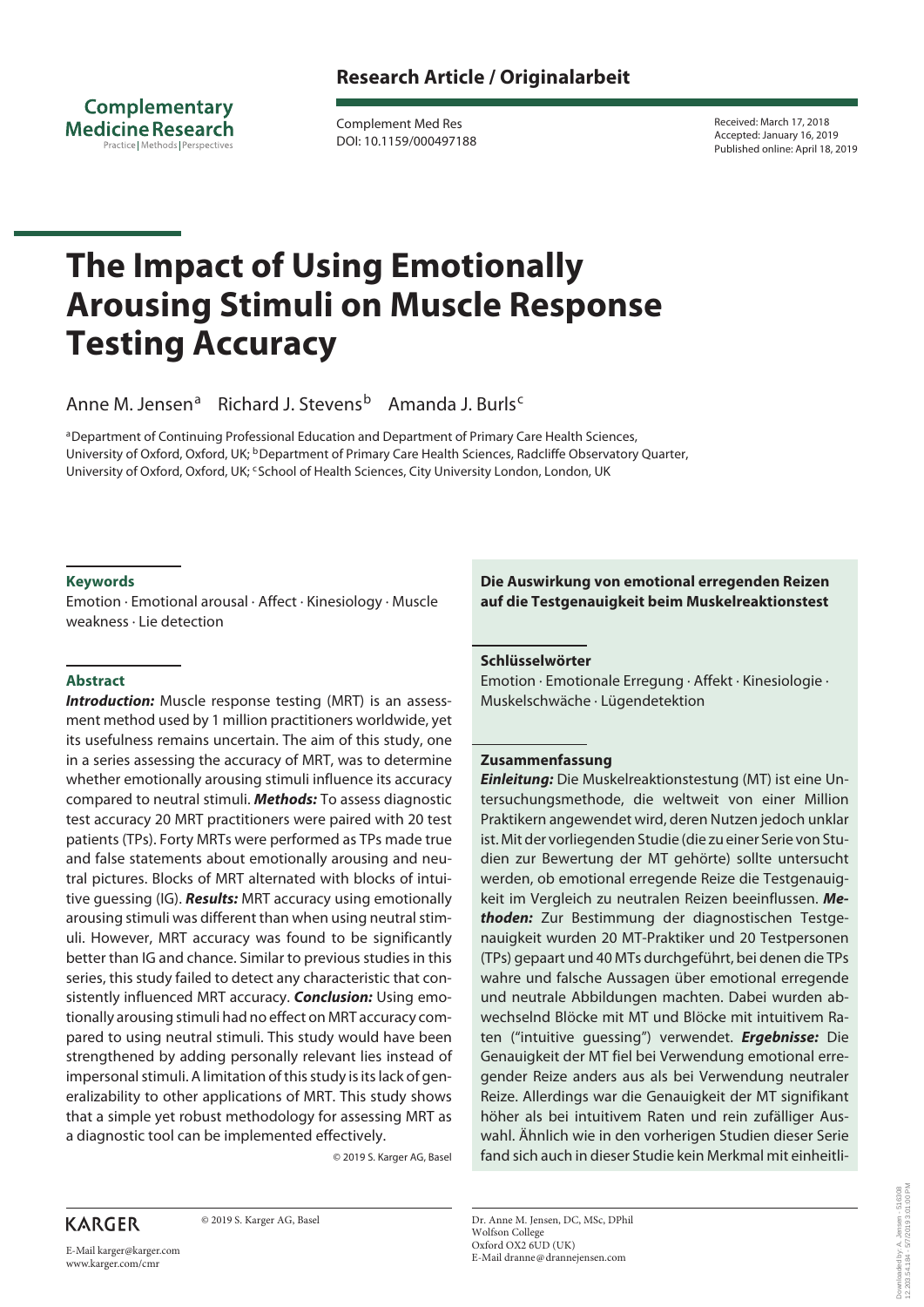chen Auswirkungen auf die MT-Genauigkeit. *Schlussfolgerung:* Die Verwendung emotional erregender Reize hatte im Vergleich zu neutralen Reizen keinen Einfluss auf die Genauigkeit der MT. Die Aussagekraft der Studie wäre höher gewesen, wenn individuell relevante Lügen anstelle von unpersönlichen Reizen verwendet worden wären. Eine Einschränkung der Studie besteht in ihrer fehlenden Verallgemeinerbarkeit auf andere MT-Anwendungen. Die Studie zeigt, dass sich die MT als diagnostisches Instrument mit einer einfachen, jedoch robusten Methode wirksam beurteilen lässt.

© 2019 S. Karger AG, Basel

## **Introduction**

Muscle response testing (MRT) is a type of manual muscle testing used by many complementary and alternative therapists, including kinesiologists, chiropractors, naturopaths, physiotherapists, osteopaths, and psychologists, and is estimated to be used by over 1 million people worldwide [1]. Previous research suggests that at distinguishing lies from truth, it can be sufficiently accurate (65.9%); however, little is known about factors that may influence its accuracy [2].

The polygraph, while its efficacy remains controversial, can also achieve acceptable accuracy [3]. It operates on the principle that lying can cause specific physiological changes in the liar, and previous research has found that the higher the stakes of the lie, the more accurate the polygraph reading [3]. A similar theory is used to explain the effect of MRT: a stress in the body is related to a weakening of a muscle [4, 5]. Therefore, since MRT has been found to achieve a certain degree of accuracy at detecting lies using affect-neutral stimuli [1], it is hypothesized that the use of emotionally arousing stimuli may serve to improve accuracy.

Pictures and words can cause physiological and behavioral reactions, similar to the objects they represent [6–8]. The International Affective Picture System (IAPS) is a database of over 1,000 pictures that were rated by a large group of people (men and women) for the feelings they evoked [9]. Likewise, the Affective Norms for English Words is a database of English words with associated emotional ratings, which complements the IAPS [10]. Together these databases provide an emotional stimulus standardization necessary for rigorous scientific analysis.

This study used pictures and words from these databases, with specific valences known to be either neutral or emotionally arousing. The primary aim of this study was to determine whether the use of emotionally arousing stimuli had an impact on MRT accuracy, compared to affect-neutral stimuli.



**Fig. 1.** An example of muscle response testing: a practitioner (right) performs MRT on a patient (left) – using the patient's right deltoid muscle.

#### **Methods**

This study is a prospective study of diagnostic test accuracy. No participant was assessed prior to enrolment. This protocol received ethics committee approval by the Oxford Tropical Research Ethics Committee (OxTREC; Approval #41-10) and the Parker University Institutional Review Board for Human Subjects (Approval # R17\_10). Also, this study protocol was registered with two clinical trials registries: the Australian New Zealand Clinical Trials Registry (ANZCTR; www.anzctr.org.au) and the US-based ClinicalTrials.gov. Written informed consent was obtained from all participants, and all other tenets of the Declaration of Helsinki were upheld. This paper was written in accordance with the Standards for the Reporting of Diagnostic Test Accuracy Studies (STARD) guidelines [11–13].

The methodology of this study followed closely to that of previous studies in this series [2, 14–16], with the exception that emotionally arousing pictures were mixed with the affect-neutral pictures from the database used in previous studies.

#### *Summary of Testing Methods*

Each practitioner performed a series of 40 muscle tests using MRT on volunteer test patients (TPs) after they spoke true and false statements about a picture they viewed on a computer screen. If the MRT outcome was *strong*, the practitioner interpreted this to mean that the statement was *true*, and if the MRT outcome was *weak*, the practitioner interpreted this to mean that the statement was *false*. A secondary index test was also enacted whereby practitioners had to make an intuitive guess (IG) whether the spoken statement was true or false using only visual, auditory, and kinesthetic cues (no MRT). Each pair completed 40 MRTs and 40 IGs. Blocks of 10 MRTs alternated with blocks of 10 IGs until 40 of each were performed.

#### *Participants and Setting*

Two groups of participants were recruited: (a) health care practitioners ( $n = 20$ ) who routinely use MRT in practice ("practitioners") and (b) test patients (*n* = 20; "TPs"). Recruitment of participants was by direct contact (via e-mail or telephone), social media, and word of mouth, in the US state of California. Any volunteer was eligible if he or she was aged 18–65 years, had fully functioning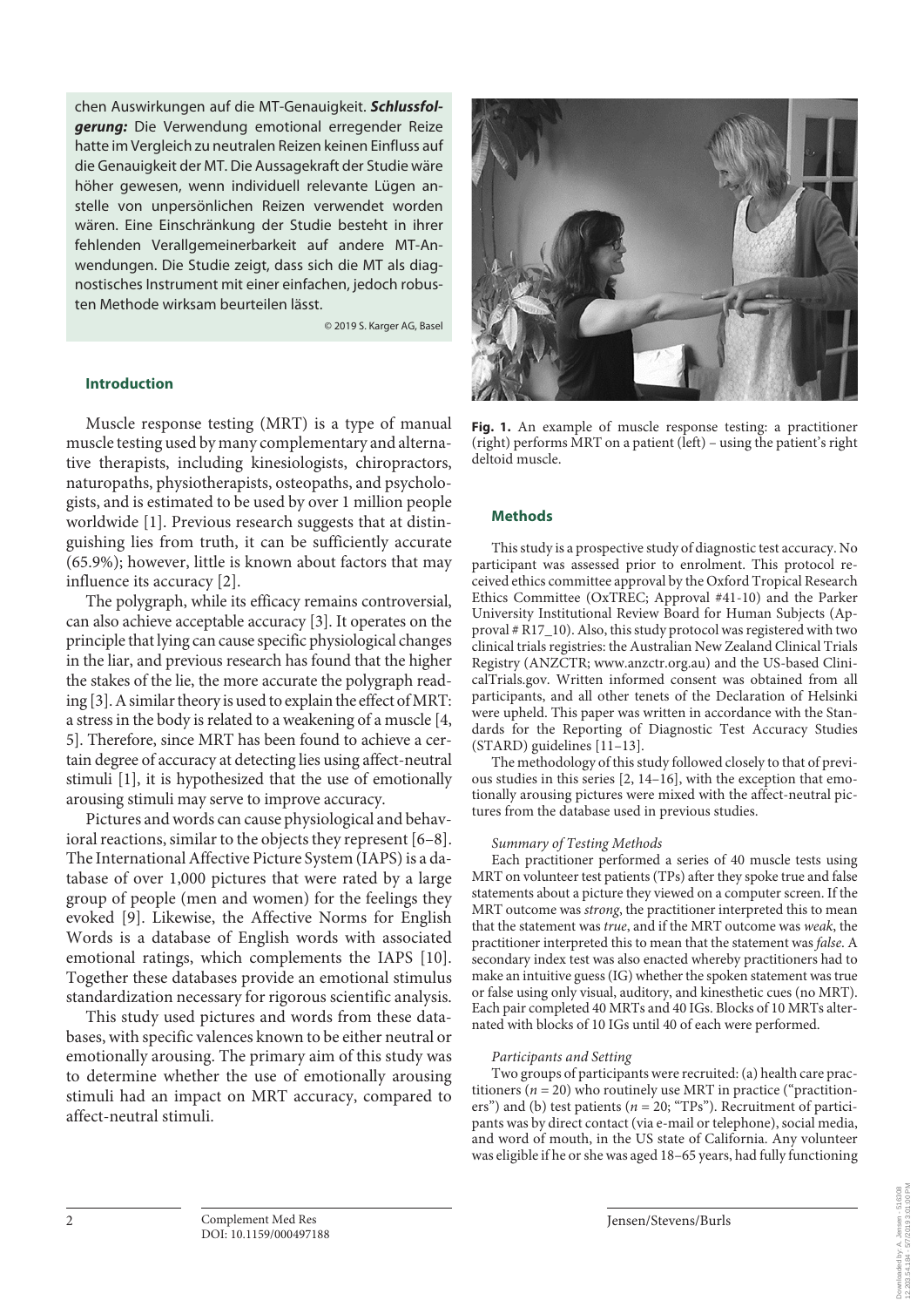

**Fig. 2.** Examples of emotionally arousing visual stimuli. **A–D** Examples that could have been presented to a test patient during either the MRT or the intuitive guessing blocks.

and pain-free upper extremities, and was fluent in English. Volunteers were excluded if they were blind, deaf, or mute. All practitioners who wished to participate and met the inclusion criteria were enrolled, regardless of their profession, MRT technique(s) used, or extent of MRT expertise or experience.

A mixture of MRT-naïve and non-MRT-naïve TPs were included; all TPs were naïve to the paradigm under investigation and to the interpretation of the MRT by the practitioner. That is, no TP was explicitly told that after a true statement, a strong MRT response was expected, and after a false statement, a weak MRT was expected.

In addition, there was a mix of TPs who were previously acquainted with their paired practitioner and those who were not. No practitioner's muscle testing ability was assessed in any way prior to enrolment. Practitioners and TPs were paired randomly by the principal investigator.

#### *The Primary Index Test: MRT*

During an MRT, an external force is applied to a body extremity and resisted by a particular muscle. At first the patient holds a specific joint in a fixed position, usually in partial flexion. The practitioner then applies pressure, usually into extension, as the patient resists this pressure using an isometric contraction. For example, in this study, the practitioner may have asked the TP to hold his shoulder (i.e., the glenohumeral joint) in 90-degree flexion, palm facing down, while he tests the anterior deltoid (Fig. 1). The practitioner then subjectively determines whether the muscle went "weak" or stayed "strong." Practitioners may vary in the amount of pressure applied and the location of the practitioner's hand [17]. The location is routinely on the distal forearm of the patient, just proximal to the wrist joint, but for the purposes of this study practitioners were instructed to follow their usual clinical practice in muscle testing. Also, the 40 MRTs were broken up into blocks of 10, and alternated with a secondary index test, IG.

#### *The Secondary Index Test: Intuitive Guessing*

The IG blocks proceeded in a fashion similar to the MRT blocks, except that no MRT was used to detect a false statement. Instead, the practitioner was asked to guess the verity of the statement using only visual, auditory, and kinesthetic cues. The 40 IGs were also broken up into 4 blocks of 10 and alternated with the MRT blocks. Pairs always started with an MRT block and ended with an IG block.

#### *The Stimuli*

The visual stimuli presented were a mix of affect-neutral pictures from the database used in previous studies in this series and pictures that were emotionally arousing. The emotionally arousing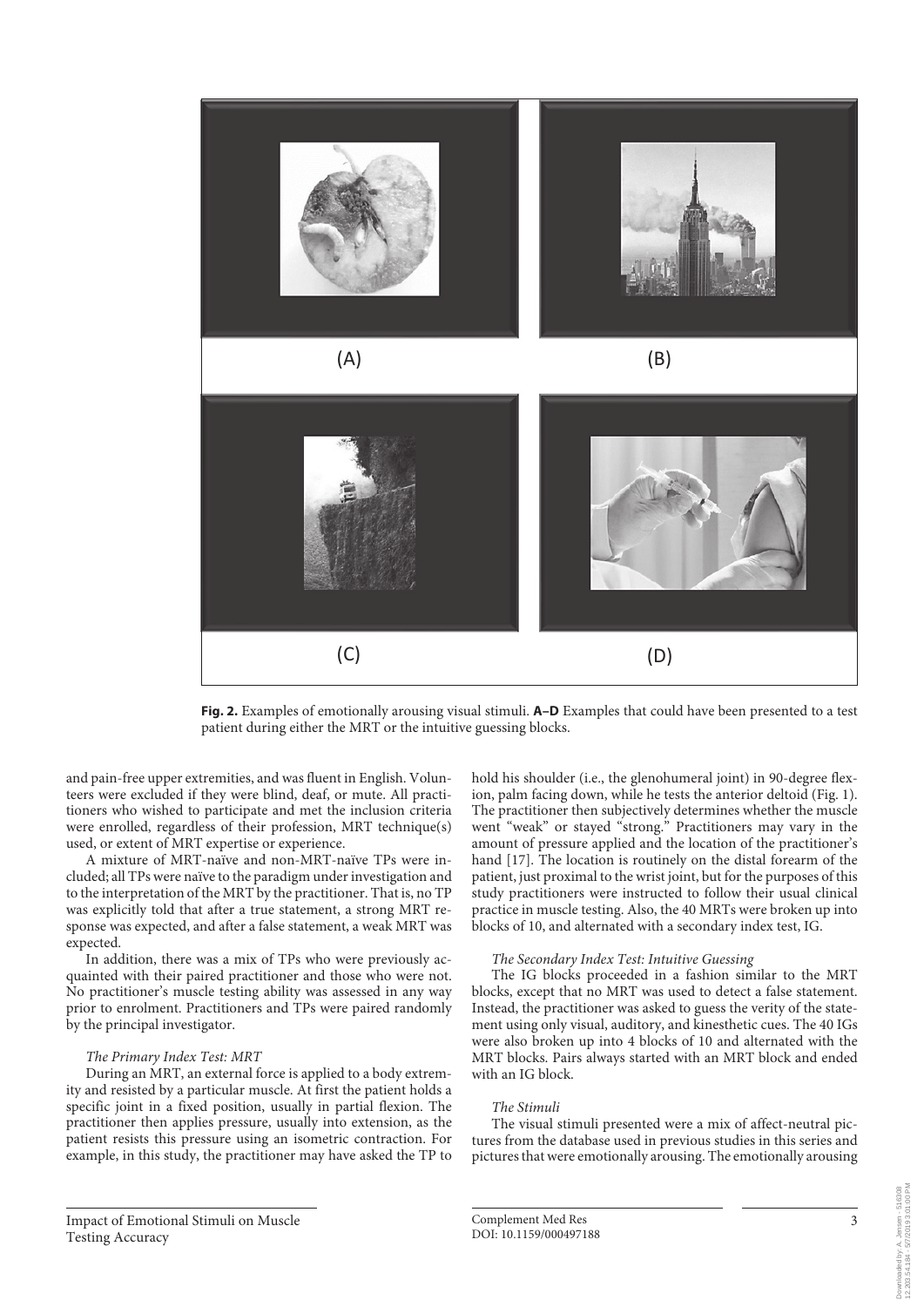

**Fig. 3.** Examples of neutral visual stimuli. **A–D** Examples that could have been presented to a test patient during either the MRT or the intuitive guessing blocks.

pictures were chosen for their similarity to those in the IAPS (National Institute of Mental Health Center for Emotion and Attention, University of Florida, Gainesville, FL, USA), which had mean arousal levels above 7.0, and supplemented with additional similar pictures [18]. Whenever possible, the pictures were paired with statements containing words from the Affective Norms for English Words (National Institute of Mental Health Center for Emotion and Attention, University of Florida, Gainesville, FL, USA), which had a mean arousal valence above 4.8 [10]. (For examples of emotionally arousing pictures, see Fig. 2, and for examples of neutral pictures, see Fig. 3).

For this study, 40 emotionally arousing and 40 affect-neutral pictures were placed into a database. Of the 80 pictures, half of each group was allocated to the MRT blocks and half to the IG blocks. In addition, half of these subgroups were paired with true statements and half with false statements so that the prevalence of lies was fixed at 0.50. The order of stimuli was randomly chosen and presented using DirectRTTM Research Software (Empirisoft Corporation, New York, NY, USA) so that each pair was presented with a unique sequence of stimuli.

#### *The Testing Scenario*

TPs viewed pictures on a computer screen placed out of view of the practitioners. While viewing a picture selected at random by computer, the TPs were given instructions via an earpiece, inaudible to the practitioners. Instructions took the form, "Say, 'I see a \_\_\_\_\_\_\_\_.'" As such, practitioners were blind to the verity of the statement and TPs were not. However, a previous study in this series found that blinding to the verity of the spoken statement made no significant difference to MRT accuracy [19, 20]. Furthermore, practitioners were intentionally not blinded to any visual, auditory, and kinesthetic cues of the TP, for two reasons: (1) because we aimed to make this assessment as clinically authentic as possible and (2) because the IG condition would establish whether this type of blinding produced any significant influence on accuracy. However, all participants were blind to study aims and were not informed of the proportions of true/false statements. Also, all participants completed the same pre- and posttesting questionnaires. For the configuration of the testing scenario see Figure 4, and for the participant flow diagram, see Figure 5.

#### *Statistical Methods*

Based on a previous study in this series in which the accuracy of manual MRT for lie detection had a mean of 66% and standard deviation of 13% across participants [2], we estimated that a sample size of 20 participants would have greater than 99% power to detect an overall accuracy of 66% compared to 50%.

Error-based measures of accuracy are reported in the form of *overall fraction correct* [21] with a 95% confidence interval (95% CI). The statistic *overall fraction correct* was used for accuracy, rather than the more conventional statistics of *sensitivity* and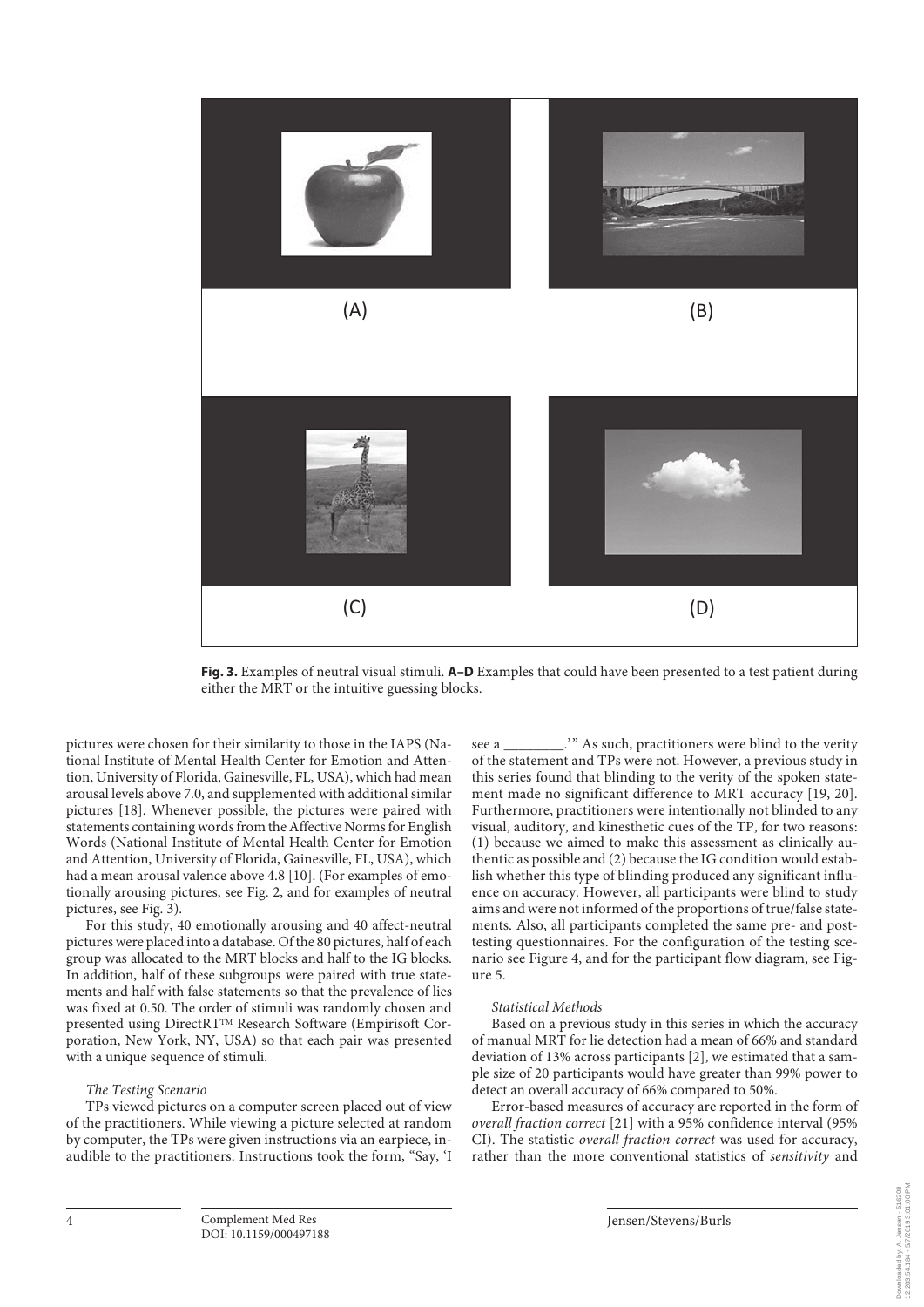

**Fig. 4.** Testing scenario layout: the test patient viewed a monitor which the practitioner could not see, and he had an ear piece in his ear through which he received instructions. After the muscle test, the practitioner entered his results on a keyboard.

*specificity*, because unlike other diagnostic tests, the outcomes for MRT (i.e., *strong* and *weak*) held equal weight or importance. All data were analyzed using STATA 17.0 (Stata Corp. LP, College Station, TX, USA), specifically the commands ttest and *pwcorr, sig*.

# **Results**

## *Participants*

Twenty unique practitioner-TP pairs were enrolled in October and November 2011, including 13 female and 7 male practitioners, and 12 female and 8 male TPs. Of the 20 practitioners, there were 14 chiropractors, 1 mental health professional, 1 acupuncturist, 1 naturopath, 1 other health professional and 2 other professionals (nonhealth).

Twelve practitioners were in full-time practice, 8 were in part-time practice, and all enrolled were currently practicing. The practitioners' mean (SD) number of years in practice was 16.8 (12.7) years. The mean age for practitioners was 48.5 (12.0) years, and for TPs 37.9 (12.4) years. For a summary of practitioner demographics, see Table 1. Additionally, there were 13 TPs who were MRTnaïve and 7 who had prior experience with MRT, and 8 TPs knew their paired practitioner and 12 who did not.



**Fig. 5.** Participant flow diagram. MRT, muscle response testing.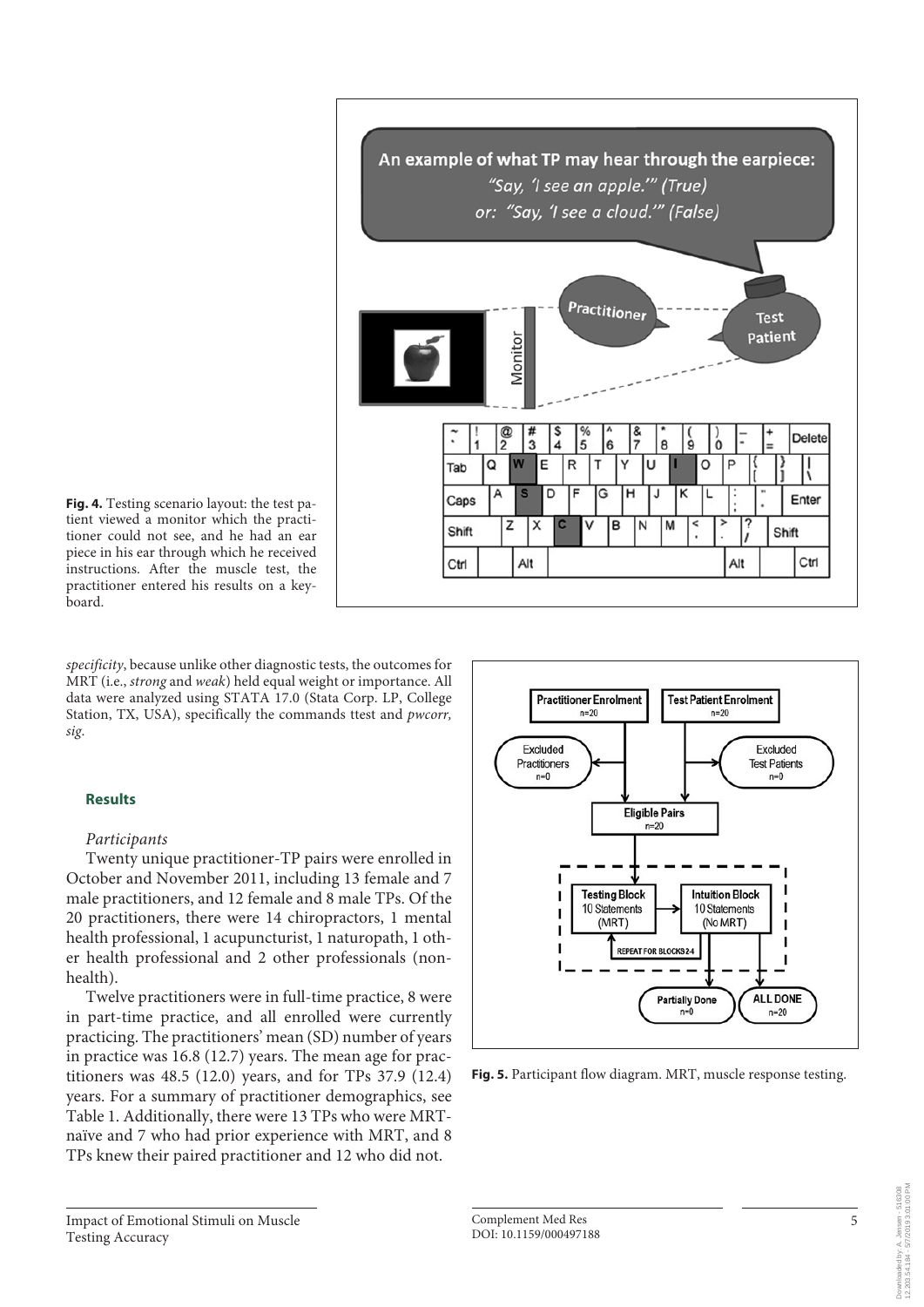**Table 1.** Demographics of practitioners

|                                                  | Practitioners<br>$(n = 20)$ |
|--------------------------------------------------|-----------------------------|
| Gender (M:F)                                     | 11:9                        |
| Mean age (SD), years                             | 48.5 (12.0)                 |
| Mean number of years in practice (SD)            | 16.8(12.7)                  |
| Practitioner type, n                             |                             |
| Chiropractor                                     | 14                          |
| Mental health professional                       | 1                           |
| Acupuncturist                                    | 1                           |
| Naturopath                                       | 1                           |
| Other health professional                        | 1                           |
| Other professional                               | $\mathcal{D}_{\mathcal{A}}$ |
| Practitioner practice status, $n$                |                             |
| Full-time                                        | 12                          |
| Part-time                                        | 8                           |
| Not practicing                                   | ∩                           |
| Mean years of MRT experience (SD)                | 17.6 (12.2)                 |
| Mean hours of MRT/day (SD)                       | 8.6(10.6)                   |
| Mean self-ranked MRT expertise <sup>1</sup> (SD) | 3.5(0.8)                    |

MRT, muscle response testing; SD, standard deviation; M, male; F, female.  $^1$  Self-ranked MRT expertise ranged from  $0 =$  none to  $4 =$  expert.

**Table 2.** The influence of stimulus valence on MRT accuracy

| Stimulus type                                          | MRT accuracy |                 | value |
|--------------------------------------------------------|--------------|-----------------|-------|
|                                                        | mean         | 95% CI          |       |
| Pictures                                               |              |                 |       |
| Affect-neutral                                         | 0.661        | $0.561 - 0.762$ | 0.34  |
| Emotionally arousing                                   | 0.631        | $0.542 - 0.720$ |       |
| Words                                                  |              |                 |       |
| Affect-neutral                                         | 0.658        | $0.552 - 0.764$ | 0.51  |
| <b>Emotionally arousing</b>                            | 0.638        | $0.555 - 0.721$ |       |
| Pictures and words combined                            |              |                 |       |
| Affect-neutral                                         | 0.659        | $0.560 - 0.757$ | 0.35  |
| Emotionally arousing                                   | 0.632        | $0.544 - 0.720$ |       |
| MRT, muscle response testing; CI, confidence interval. |              |                 |       |

# *Test Results*

Pairs took between 10 and 45 min to complete their participation. All pairs completed all testing in full. Aside from TP arm fatigue, there were no adverse events reported from any testing. All accuracies were normally distributed, so parametric statistics were used, primarily the Student *t* test.

# MRT and IG Accuracies

Since the primary aim of this study was to determine whether the use of emotionally arousing stimuli had an impact on MRT accuracy, compared to affect-neutral stimuli, we first report and compare their accuracies. Then we report accuracies using all stimuli, since these results parallel the previous studies in this series.

Using only emotionally arousing stimuli, the mean (95% CI) MRT accuracy for MRT was 0.632 (0.544– 0.720), which was significantly different from chance  $(0.500; p = 0.01)$  but not from the mean (95% CI) IG accuracy, 0.545 (0.491–0.599;  $p = 0.09$ ). In addition, the mean MRT accuracy using only emotionally arousing stimuli was not significantly different from MRT accuracy using only affect-neutral stimuli ( $p = 0.35$ ). Using only affect-neutral stimuli, the mean (95% CI) MRT accuracy for MRT was 0.659 (0.560–0.757), which was significantly different from both chance ( $p = 0.01$ ) and the mean (95% CI) IG accuracy, 0.508 (0.459–0.556; *p* = 0.01). For a summary of these results, see Table 2.

Using all stimuli, the mean (95% CI) accuracy for MRT was 0.648 (0.558–0.737), which was significantly different from the mean (95% CI) IG accuracy, 0.526 (0.488–0.564;  $p = 0.01$ ), and also chance ( $p < 0.01$ ). It was also noted that MRT accuracy scores ranged from 20% correct to 100% correct within this sample of 20 pairs.

# Potential Influencing Factors

A post-participation questionnaire was administered where TPs were asked if they guessed the paradigm under investigation, and 9 TPs reported guessing the paradigm, whereas 11 TPs did not report guessing the paradigm. For all stimulus types (all, emotionally arousing and affectneutral stimuli), these 2 groups did not differ significantly in MRT accuracy (*p* = 0.10, *p* = 0.06, and *p* = 0.21, respectively). In addition, comparing the mean MRT accuracies of those pairs whose TPs were MRT-naïve (*n* = 13) to those pairs whose TPs were not MRT-naïve (*n* = 7) for all stimuli, for just emotionally arousing stimuli and for just affect-neutral stimuli also found no significant differences ( $p = 0.26$ ,  $p = 0.50$ , and  $p = 0.21$ ). Lastly, comparing the mean MRT accuracies of those pairs who knew each other  $(n = 8)$  to those pairs who did not know each other  $(n = 12)$  for all stimuli, for just emotionally arousing stimuli and for just affect-neutral stimuli also found no significant differences ( $p = 0.48$ ,  $p = 0.22$ , and  $p = 0.70$ ).

Another interesting result that was achieved was that during correlation testing, this study did not find any significant correlations between MRT accuracy and the amount of a practitioner's clinical experience ( $p = 0.75$ ).

# **Discussion**

# *Statement of Principal Findings*

The main finding of this study was that the use of emotionally arousing stimuli was found not to improve MRT accuracy scores. Furthermore, using only emotionally arousing stimuli, the MRT accuracy scores were not sig-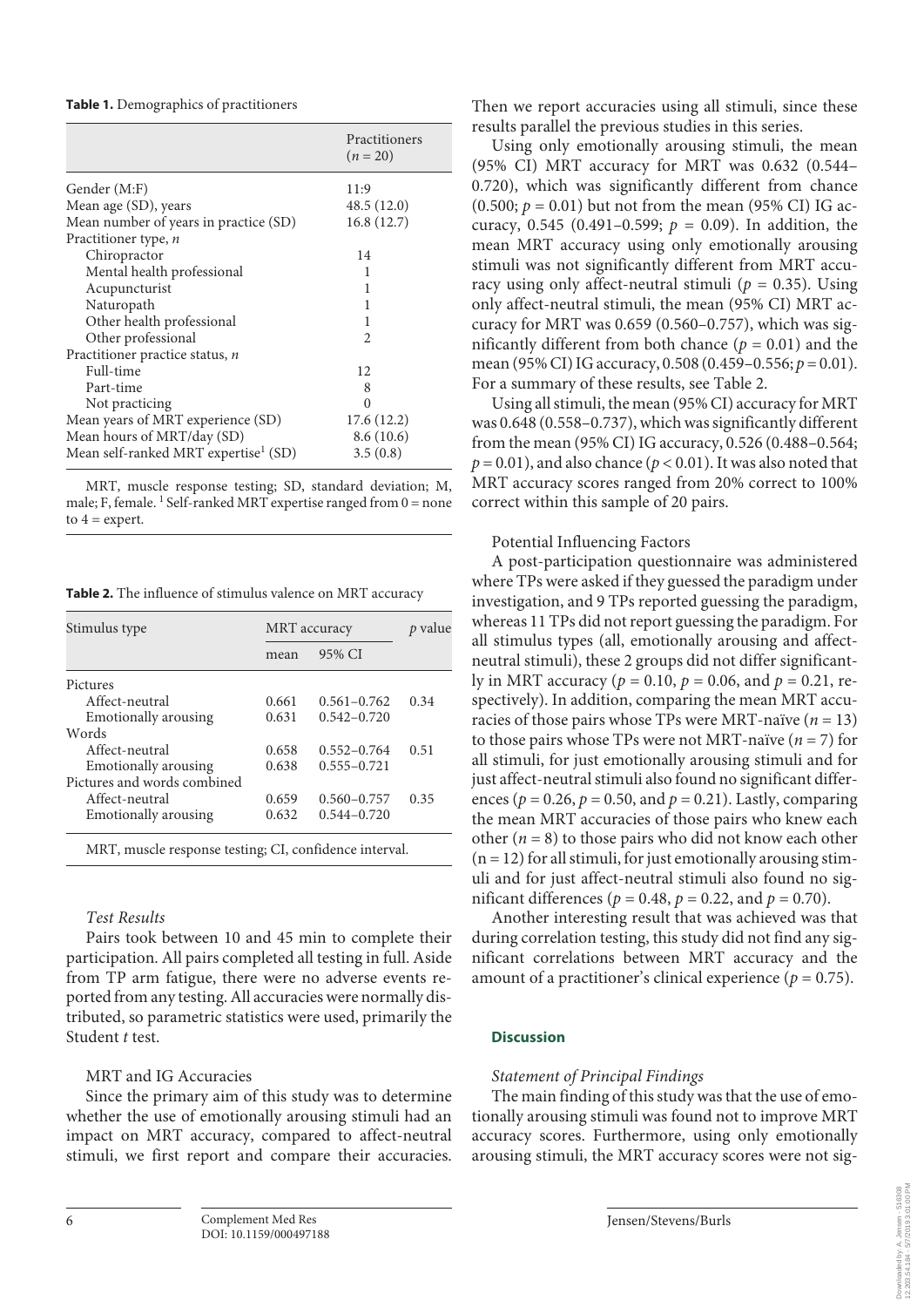nificantly different from IG scores either. One interesting result was that regardless of the valence of stimuli (i.e., affect-neutral, emotionally arousing, or both combined), MRT accuracy was consistently found to be significantly better than chance.

In addition, findings of this study also replicated those of previous studies in this series, in that (when using the data from all stimuli) MRT accuracy was significantly better than IG and chance at distinguishing lies from truth.

# *Strengths and Limitations*

The main strengths of this study include the heterogeneity of the sample, the use of a true gold standard as a reference standard, and its simple but robust methodology. The limitations include its lack of generalizability to other applications of MRT and its lack of similarity to true clinical settings. Another limitation of this study was that the sample size did not allow for meaningful subgroup analyses.

One aspect of this study that could have been improved is the type of lie that TPs were asked to tell. In previous studies of this series, TPs were asked to tell lies about affect-neutral stimuli (i.e., pictures and words); however, in this study, some of the neutral stimuli were exchanged for emotionally arousing ones, with the expectation that the stress response would be enhanced, making it easier for MRT to distinguish lies from truth. Nevertheless, because MRT accuracy was not influenced by valence of stimuli, simply changing the valence of the stimuli was not sufficient to invoke a change in MRT accuracy. O'Sullivan et al. [3] found that police professionals were more successful at detecting high-stakes lies than low-stakes lies. She defines a high-stakes lie as a lie that has personal relevance or that is important to the liar, such as a strongly held opinion or about a highly stressful personal event or one which had a significant consequence (positive or negative). On the other hand, she defined a low-stakes lie as one that is relatively trivial, such as a "white lie," or one where the reward or punishment is immaterial. Therefore, it is possible that this current study would have been strengthened if the lies that the TPs were asked to tell were personally relevant to the TP.

# *Comparisons to Other Studies*

We have previously shown that MRT is better than chance alone or intuitive guessing alone at distinguishing truth from lies, in a similar set-up using affect-neutral stimuli [2]. The present study confirms this finding for affect-neutral stimuli and shows that it also holds for emotionally arousing stimuli with similar effect size. We have commented previously [2] that other studies in the field have had weaknesses in methods or reporting such as unclear blinding [22] or lack of a gold standard [23].

*Possible Explanation of Results* Using emotionally arousing stimuli did not achieve

MRT accuracies that were any better or worse than using affect-neutral stimuli. The most plausible explanation for this is that it is not the *emotional valence* of the picture being presented that is important, but how *personally relevant* the lie is to the TP that may be a mediator [3].

# *Implications for Clinical Practice*

From the results of this study, two recommendations for clinical practice surfaced. Firstly, it is commonly thought that learning MRT is a clinical skill and as such is learned just like any other clinical skill (e.g., taking blood pressure readings, taking a spinal radiograph, or performing an otoscopic exam). However, the results of this study, supporting the findings of the previous studies of this series, suggest that length or extent of clinical experience with MRT did not correlate with MRT accuracy. In effect, new practitioners and potential practitioners should be encouraged by this.

Second, it is suggested that MRT practitioners have their own MRT accuracies assessed. This information may inform clinical practice. Each can then use this information to adapt his MRT sessions accordingly.

In addition, this study supported the findings of previous studies in this series, in that once again it demonstrated that rigorous methodology does exist that can consistently estimate the diagnostic accuracy of MRT for distinguishing lies from truth.

# *Unanswered Questions and Future Research*

One of the most important targets of future MRT research must still be to ascertain what factors promote more accurate MRT. We noted that MRT accuracy scores can range from 20% correct to 100% correct within a sample of 20 pairs. One cannot help but wonder what features the 100% accurate pair possess that the 20% accurate pair does not – and vice versa. Also, it would be interesting to know whether these characteristics are innate or are acquired (i.e., learned).

In addition, instead of focusing on the valence of the stimuli, future studies may want to compare MRT accuracy using personally relevant and high-stakes lies to MRT accuracy using low-stakes, irrelevant lies, such as those used in previous studies. Researchers may want to use a multiprong approach toward devising high-stake lies: (1) by using highly stressful, personal events, and/or (2) by amplifying the value of the reward and/or the severity of the punishment, and/or (3) by a combination of both [3]. If using high-stakes lies does turn out to improve the accuracy of MRT, then if a practitioner tailors the statements he asked a patient to speak so that they are personally relevant, it is conceivable that his accuracy score may improve.

12.203.54.184 - 5/7/2019 3:01:00 PMDownloaded by: A. Jensen - 516308<br>12.203.54.184 - 5/7/2019 3:01:00 PM Downloaded by: A. Jensen - 516308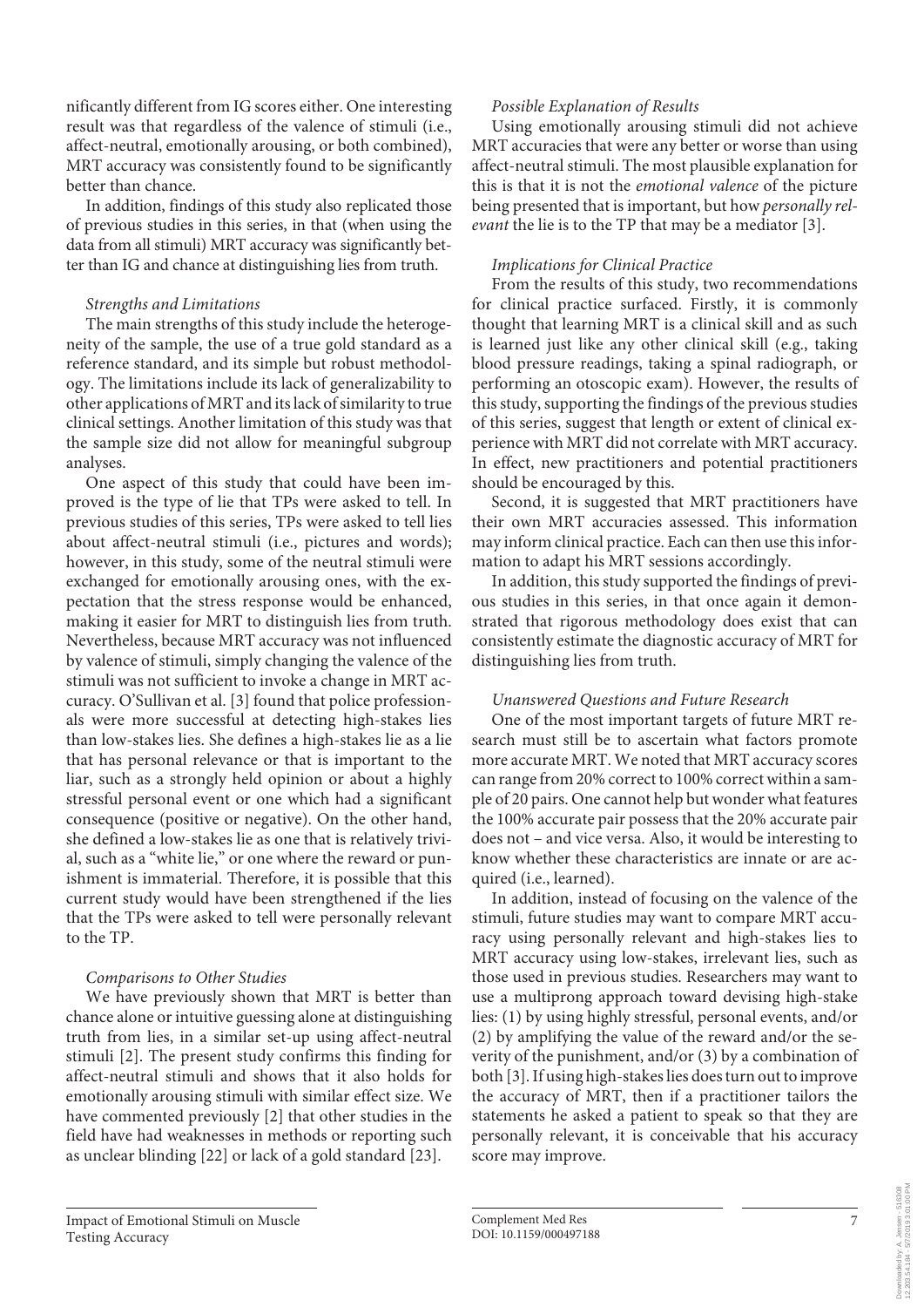## **Conclusion**

This study used a mixture of emotionally arousing stimuli and affect-neutral stimuli as pairs to perform MRT, and the differences in MRT accuracies were compared. The results of this study suggest that MRT using emotionally arousing stimuli is no more or less accurate than MRT using affect-neutral stimuli, contradicting the initial study hypothesis. However, it was found that (using all stimuli combined) MRT can be used with significant accuracy to distinguish lies from truths, compared to both IG and chance. The study would have been strengthened by adding personally relevant, high-stakes lies instead of lies about impersonal yet emotionally arousing stimuli. The primary limitation of this study is its lack of generalizability to other applications of MRT. The main strengths of this study were its choice of a "gold standard" reference standard and its high degree of blinding. Finally, this study is further evidence that a simple yet robust methodology for assessing the value of MRT as a diagnostic tool can be developed and implemented effectively.

## **Acknowledgments**

The authors would like to thank those who volunteered their time to participate in this study and those practitioners who offered the use of their facilities for data collection.

#### **Statement of Ethics**

This protocol received ethics committee approval by the Oxford Tropical Research Ethics Committee (OxTREC; Approval #41-10) and the Parker University Institutional Review Board for Human Subjects (Approval # R17\_10). Also, this study protocol was registered with two clinical trials registries: the Australian New Zealand Clinical Trials Registry (ANZCTR; www.anzctr.org.au) and the US-based ClinicalTrials.gov. Written informed consent was obtained from all participants, and all other tenets of the Declaration of Helsinki were upheld.

#### **Disclosure Statement**

No competing financial interests exist. This research did not receive any specific grant from funding agencies in the public, commercial, or not-for-profit sectors. The authors declare that there are no conflicts of interest.

## **Author Contributions**

All authors made substantial contributions to conception and design, and/or acquisition of data, and/or analysis and interpretation of data; all authors participated in drafting the article or revising it critically for important intellectual content; and all authors give final approval of the version to be submitted and any revised version. Concept development: A.M.J., A.J.B.; design: A.M.J., R.J.S., A.J.B.; supervision: A.M.J., R.J.S., A.J.B.; data collection: A.M.J.; data processing: A.M.J., R.J.S.; analysis/interpretation: A.M.J., R.J.S.; literature search: A.M.J.; writing: A.M.J.; critical review: A.M.J., R.J.S., A.J.B.; all authors read and approved the final manuscript.

#### **References**

- 1 Jensen AM. Estimating the prevalence of use of kinesiology-style manual muscle testing: A survey of educators. Adv Integr Med. 2015; 2(2):96–102.
- 2 Jensen AM, Stevens RJ, Burls AJ. Estimating the accuracy of muscle response testing: two randomised-order blinded studies. BMC Complement Altern Med. 2016;16(1):492.
- 3 O'Sullivan M, Frank MG, Hurley CM, Tiwana J. Police lie detection accuracy: the effect of lie scenario. Law Hum Behav. 2009 Dec;33(6): 530–8.
- 4 Walther DS. Applied kinesiology: synopsis, vol. 1, 2nd edn. Pueblo: Systems DC; 2000.
- 5 Lundberg U, Kadefors R, Melin B, Palmerud G, Hassmen P, Engstrom M, et al. Psychophysiological stress and EMG activity of the trapezius muscle. Int J Behav Med. 1994;1(4): 354–70.
- 6 Brouwer AM, van Wouwe N, Mühl C, et al. Perceiving blocks of emotional pictures and sounds: effects on physiological variables. Front Hum Neurosci 2013 Jun 21;7:295.
- 7 Kuperman V, Estes Z, Brysbaert M, Warriner AB. Emotion and language: valence and arousal affect word recognition. J Exp Psychol Gen. 2014 Jun;143(3):1065–81.
- 8 Holmes EA, Mathews A, Mackintosh B, Dalgleish T. The causal effect of mental imagery on emotion assessed using picture-word cues. Emotion. 2008 Jun;8(3):395–409.
- 9 Bradley MM, Lang PJ. The International Affective Picture System (IAPS) in the study of emotion and attention. In: Coan JA, Allen JJ, editors. Handbook of Emotion Elicitation and Assessment. Oxford: Oxford University Press; 2007. p. 29–46.
- 10 Bradley MM, Lang PJ. Affective Norms for English Words (ANEW): stimuli, instruction manual and affective ratings. Technical report C-1. Gainesville: The Center for Research in Psychophysiology, University of Florida; 1999.
- 11 Bossuyt PM, Reitsma JB, Bruns DE, Gatsonis CA, Glasziou PP, Irwig LM, et al.; Standards for Reporting of Diagnostic Accuracy. The STARD statement for reporting studies of diagnostic accuracy: explanation and elaboration. Clin Chem. 2003 Jan;49(1):7–18.
- 12 Bossuyt PM, Reitsma JB, Bruns DE, Gatsonis CA, Glasziou PP, Irwig LM, et al.; Standards for Reporting of Diagnostic Accuracy. Towards complete and accurate reporting of studies of diagnostic accuracy: the STARD initiative. BMJ. 2003 Jan;326(7379):41–4.
- 13 Bossuyt PM, Leeflang MM. Chapter 6: developing criteria for including studies. In Cochrane handbook of systematic reviews of diagnostic test accuracy, version 40 [updated September 2008]. London: The Cochrane Collaboration; 2008.
- 14 Jensen AM, Stevens RJ, Burls AJ. Muscle testing for lie detection: grip strength dynamometry is inadequate. Eur J Integr Med. 2018 Jan;  $2017(17):16-21.$
- 15 Jensen AM, Stevens RJ, Burls AJ. Exploring the variation in muscle response testing accuracy through repeatability and reproducibility. PLoS One. Under review 2018.
- 16 Jensen AM, Stevens RJ, Burls AJ. Investigating the validity of muscle response testing: an attempt at blinding the patient using subliminal visual stimuli. Complement Ther Clin Pract. Under review 2018.
- Schmitt WH Jr, Cuthbert SC. Common errors and clinical guidelines for manual muscle testing: "the arm test" and other inaccurate procedures. Chiropr Osteopat. 2008 Dec;  $16(1):16.$